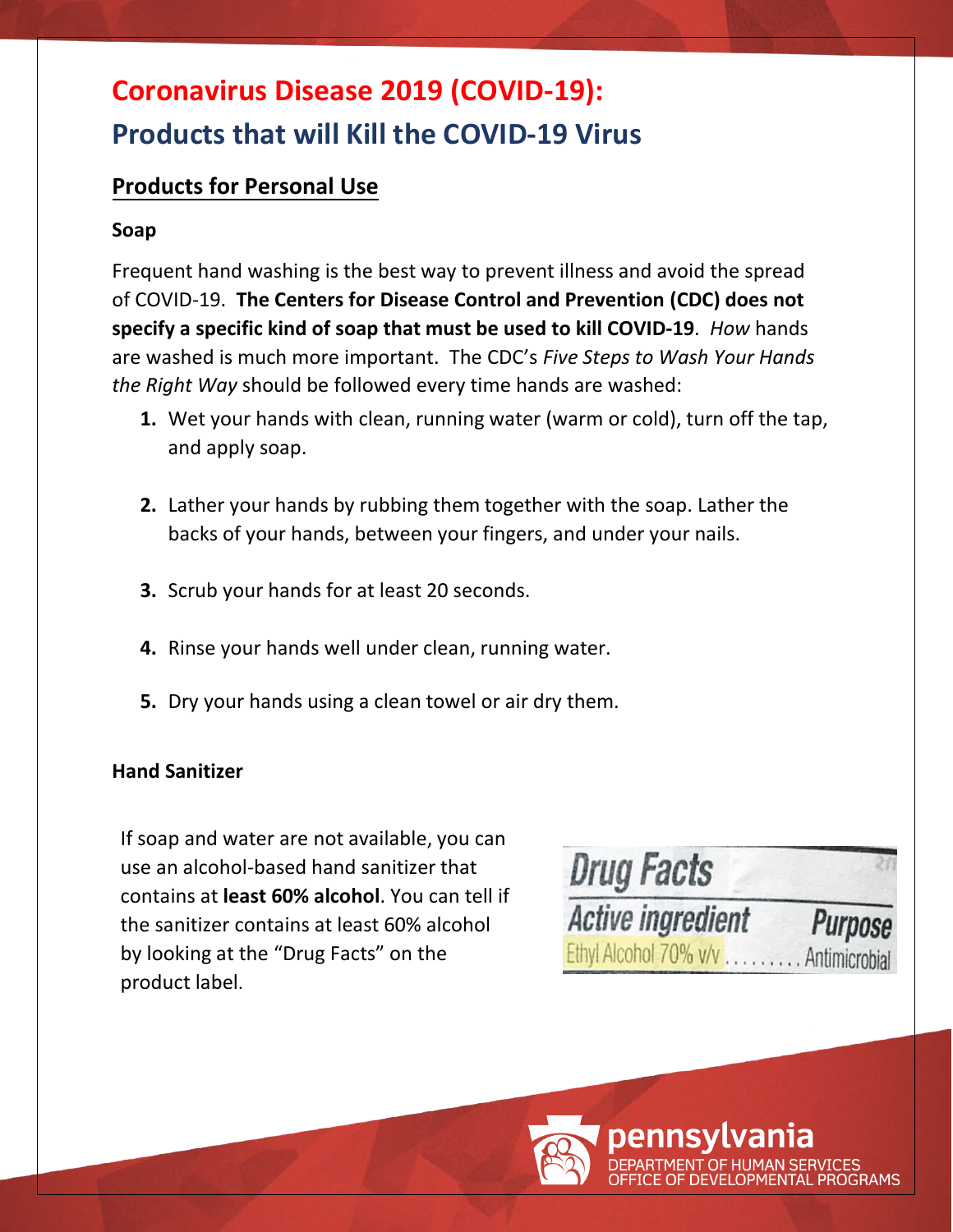#### **Proper use of hand sanitizer**

- Apply the gel product to the palm of one hand (read the label to learn the correct amount).
- Rub your hands together.
- Rub the gel over all the surfaces of your hands and fingers until your hands are dry. This should take around 20 seconds.

## **Products for Disinfecting Surfaces**

*Disinfecting* refers to using chemicals to kill germs on surfaces. Using the correct disinfectant is an important part of preventing and reducing the spread of COVID-19.

The United States Environmental Protection Agency (EPA) maintains a list of EPAregistered disinfectant products that have qualified for use against COVID-19.

To determine if a product is effective against COVID-19:

**1.** Check the EPA Registration Number on the product.



**2.** Check to see if the EPA Registration Number appears on the CDC's list of disinfectant products that have qualified for use against COVID-19, located at [https://www.epa.gov/sites/production/files/2020-03/documents/sars](https://www.epa.gov/sites/production/files/2020-03/documents/sars-cov-2-list_03-03-2020.pdf)[cov-2-list\\_03-03-2020.pdf](https://www.epa.gov/sites/production/files/2020-03/documents/sars-cov-2-list_03-03-2020.pdf)

## **If an approved product is not available for purchase**

The spread of COVID-19 has impacted the availability of commercial products that can kill the virus. If you cannot locate a commercial product, an effective surface disinfectant can be made using a solution of liquid bleach and water:



**MAN SERVICES** OPMENTAL PROGRAMS